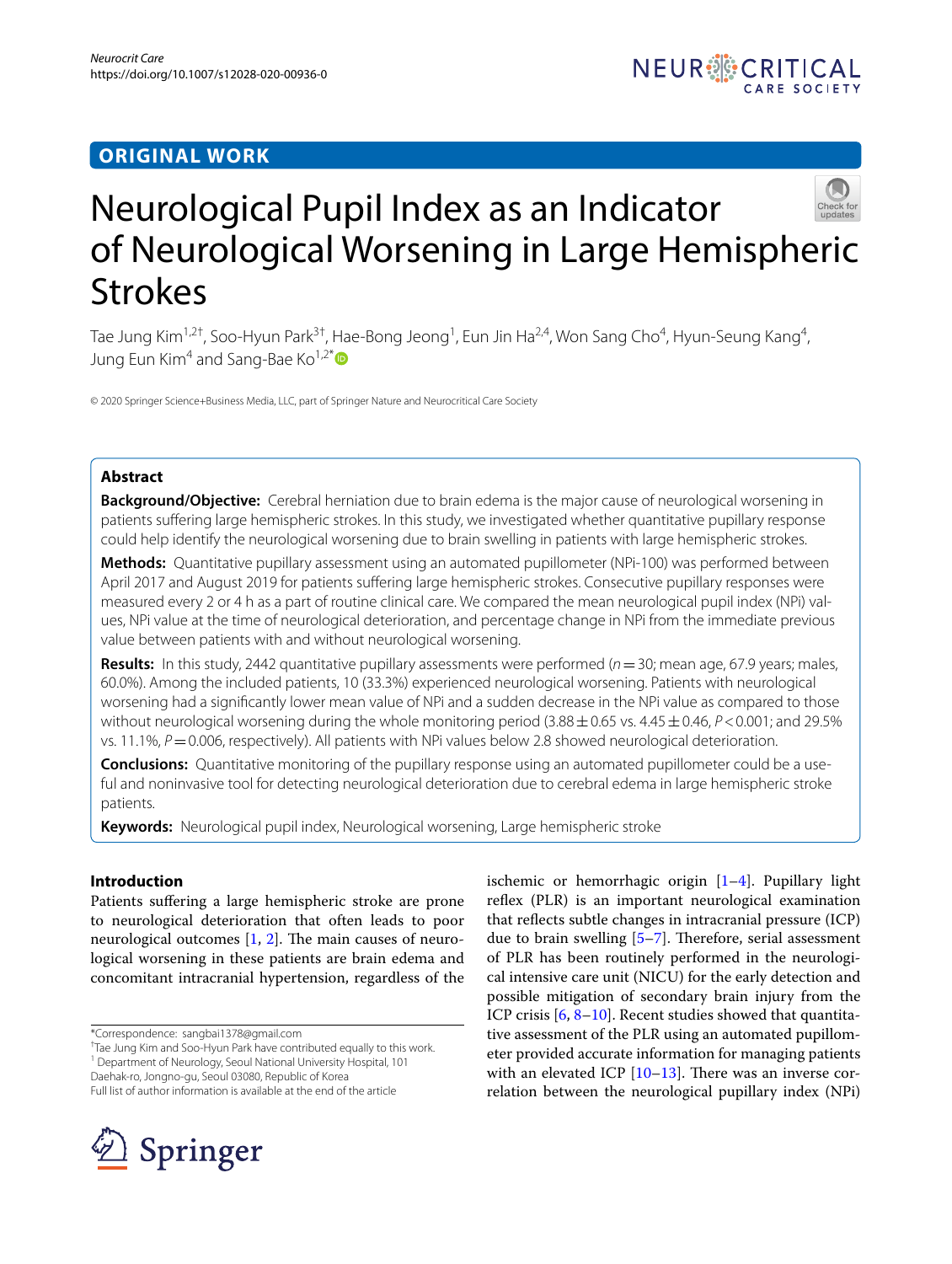and midline shift or transtentorial herniation observed on brain imaging in patients with traumatic brain injury, cardiac arrest, and ischemic stroke [[8,](#page-6-6) [10,](#page-6-7) [13–](#page-6-8)[16\]](#page-6-9). However, most comparisons were made between the NPi and radiological or ICP values, regardless of the clinical information on neurological deterioration. Therefore, we aimed to investigate the association between changes in PLR using pupillometer and neurological worsening in large hemispheric stroke patients.

## **Methods**

## **Study Population**

Between April 2017 and August 2019, we retrospectively screened 51 patients admitted to our NICU for the diagnosis of ischemic or hemorrhagic stroke, who were evaluated using the pupillometer. Patients were excluded for the following reasons: (1) posterior circulation stroke  $(n=3)$  and  $(2)$  any missing values in serial PLR data ( $n=18$ ). Finally, 30 patients with anterior circu-lation stroke were included for the analyses (Fig. [1\)](#page-1-0). The present-study protocol was approved by the institutional review board (IRB no. H-1009-062-332).

## **Assessment of Pupillary Refex Using an Automated Quantitative Pupillometer**

Bilateral pupillary examinations were performed using an automated pupillometer (NPi-100 Pupillometer, NeurOptics Inc., Irvine, CA, USA) every 2 h by the ICU nurses or neurointensivists on service depending on the neurological severity of the patients. When the patients were neurologically stable, pupillary examinations were repeated every 4 h. The NPi value was automatically standardized on a scale of 0–5. Generally, the NPi value below 3 indicates an abnormal PLR and greater value

suggests better PLR  $[13-16]$  $[13-16]$  $[13-16]$ . The NPi values and percentage change of NPi calculated from the immediate previous values were collected for the analysis [[17](#page-6-10)[–19](#page-6-11)]. In patients with neurological worsening, the percentage change of NPi was obtained at the time of neurological deterioration, whereas in those without neurological worsening, the highest percentage change value was calculated from the whole monitoring data. For sensitivity analysis, we also measured conventional pupillary reactivity and classifed it into three categories: prompt (brisk, normal), sluggish (abnormal), and fxed (nonreactive), and compared it with the NPi values at the timing of neurological deterioration. While monitoring the NPi values and the conventional pupillary reactivity, we used those values for clinical decision making in included patients during the NICU care.

## **Baseline Characteristics and Clinical Information**

Baseline characteristics, including demographics (age and sex) and vascular risk factors (hypertension, diabetes mellitus, dyslipidemia, history of stroke/transient ischemic attack, coronary artery disease, atrial fbrillation, and smoking), were obtained. Furthermore, we assessed the diagnoses of patients at the time of NICU admission and thrombolytic therapy (intravenous thrombolysis, with or without endovascular recanalization therapy). We also evaluated other patient management protocols, such as targeted temperature management and craniectomy/craniotomy, and the sedative agents (midazolam, remifentanil, dexmedetomidine, and propofol) administered during the NICU care. Midline shift was assessed using brain computerized tomography (CT) with axial slices of 3 mm thickness and was determined

<span id="page-1-0"></span>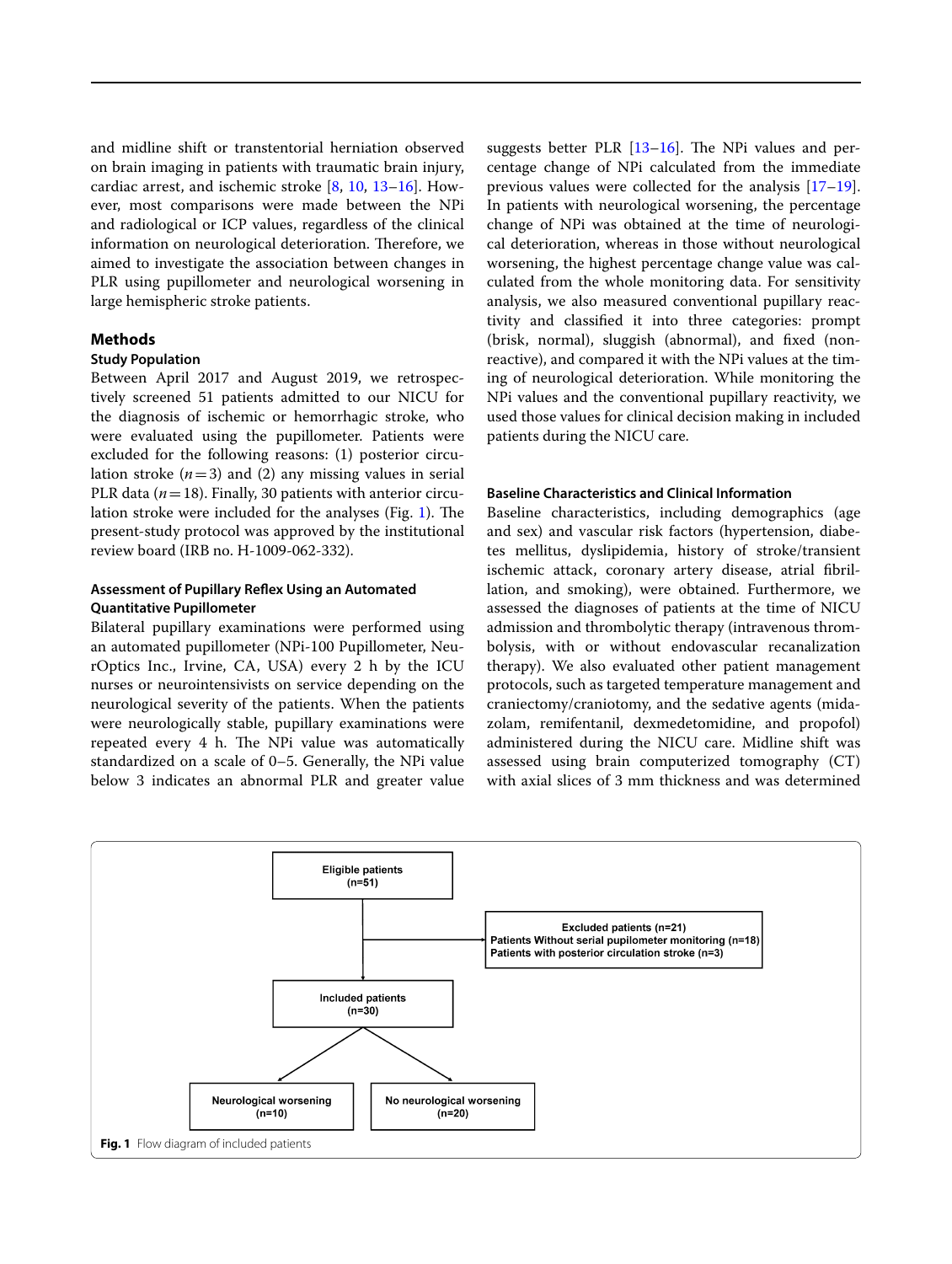by measuring the distance from the midline to the septum pellucidum, as previously described [[20,](#page-6-12) [21](#page-6-13)].

Neurological assessment was performed using the National Institute of Health Stroke Scale (NIHSS) and the Glasgow Coma Scale (GCS) during the NICU hospitalization. All patients were examined for the severity of neurological symptoms based on the NIHSS and the GCS by specialized nurses or neurointensivists, every 4 h in the NICU at least. Neurological worsening was defned as a worsening of total NIHSS $\geq$ 4 points while admitted in the NICU  $[22, 23]$  $[22, 23]$  $[22, 23]$  $[22, 23]$ . The patients were categorized into two groups based on the presence or absence of neurological worsening.

## **Statistical Analyses**

Continuous variables were compared using the Student's *t* tests or Mann–Whitney's *U* test, and proportions of categorical variables were compared using Pearson's  $\chi^2$ tests or Fisher's exact test according to the neurological worsening outcome as appropriate. Data were presented as mean $\pm$ standard deviation or as median with interquartile range (IQR) according to the data distribution. For all analyses, a two-tailed *P* value <0.05 was considered statistically signifcant. Statistical analyses were

#### <span id="page-2-0"></span>**Table 1 Clinical characteristics of study population**

performed using the Statistical Package for the Social Sciences (version 25.0, SPSS Inc., Chicago, IL, USA) and GraphPad Prism (version 8, GraphPad Software, San Diego, CA, USA).

## **Results**

In this study, 2442 quantitative pupillary assessments were performed for the included patients  $(n=30;$  mean age, 67.9 years; males, 60.0%). The median duration of monitoring was 168.0 h (IQR [114–252.5]), and the median numbers of pupillary assessments were 48 (IQR [13.5–107.0]). Among the included patients, 10 patients (33.3%) experienced neurological worsening in the NICU. There was no statistical difference with respect to age, sex, vascular risk factors, or stroke severity as measured by the NIHSS between the patients with and without neurological worsening (Table [1\)](#page-2-0). Additionally, there was no statistically signifcant diference between the two groups in terms of the stroke subtypes or the proportion of patients with sedatives (Table [1\)](#page-2-0). During the total monitoring period, the mean value of NPi, regardless of the side of the lesion, was signifcantly lower in groups with neurological worsening than in those without neurological worsening  $(3.88 \pm 0.65 \text{ vs. } 4.45 \pm 0.46,$ 

|                                                           | Total $(n=30)$       | <b>Neurological worsening</b><br>$(n = 10, 33.3\%)$ | No neurological worsening<br>$(n=20, 66.7\%)$ | P value |
|-----------------------------------------------------------|----------------------|-----------------------------------------------------|-----------------------------------------------|---------|
| Age (mean $\pm$ SD), years                                | $67.9 \pm 15.6$      | $66.9 \pm 13.2$                                     | $64.5 \pm 16.6$                               | 0.799   |
| Male, n (%)                                               | 18(60.0)             | 5(50.0)                                             | 13(65.0)                                      | 0.461   |
| Hypertension, n (%)                                       | 13(43.3)             | 4(40.0)                                             | 9(45.9)                                       | 1.000   |
| Diabetes mellitus, n (%)                                  | 10(33.3)             | 5(50.0)                                             | 5(25.0)                                       | 0.231   |
| Hyperlipidemia, n (%)                                     | 6(20.0)              | 2(20.0)                                             | 4(30.0)                                       | 1.000   |
| Coronary artery disease, n (%)                            | 5(16.7)              | 2(20.0)                                             | 3(15.0)                                       | 1.000   |
| Atrial fibrillation, n (%)                                | 12(40.0)             | 4(40.0)                                             | 8(40.0)                                       | 1.000   |
| Previous stroke/TIA, n (%)                                | 11(36.7)             | 2(20.0)                                             | 9(45.0)                                       | 0.246   |
| Smoking, n (%)                                            | 8(26.7)              | 4(40.0)                                             | 4(20.0)                                       | 0.384   |
| Initial NIHSS, median (IQR)                               | 20.5 (13.75 - 24.25) | $16.5(9.25 - 23.0)$                                 | 21.5 (16.75 - 24.75)                          | 0.131   |
| Initial GCS, median (IQR)                                 | $9.5(7-12)$          | $10.5(8.0-13.0)$                                    | $9(7-11)$                                     | 0.198   |
| Stoke subtypes, n (%)                                     |                      |                                                     |                                               | 0.101   |
| Ischemic stroke                                           | 20(66.7)             | 9(90.0)                                             | 11(55.0)                                      |         |
| <b>ICH</b>                                                | 10(33.3)             | 1(10.0)                                             | 9(45.0)                                       |         |
| Thrombolytic therapy among the ischemic<br>strokes, n (%) |                      |                                                     |                                               | 0.890   |
| IV thrombolysis                                           | 5(25.0)              | 3(33.3)                                             | 2(18.2)                                       |         |
| ERT                                                       | 2(10.0)              | 1(11.1)                                             | 1(9.1)                                        |         |
| Combined IV thrombolysis with ERT                         | 1(5.0)               | 0(0.0)                                              | 1(9.1)                                        |         |
| Craniotomy/craniectomy, n (%)                             | 11(36.7)             | 5(50.0)                                             | 6(33.3)                                       | 0.425   |
| Targeted temperature management, n (%)                    | 6(20.0)              | 3(30.0)                                             | 3(15.0)                                       | 0.372   |
| Sedative drugs, n (%)                                     | 11(36.7)             | 5(50.0)                                             | 6(30.0)                                       | 0.425   |

*ERT* endovascular recanalization therapy, *GCS* Glasgow Coma Scale, *ICH* intracerebral hemorrhage, *IQR* interquartile range, *IV* intravenous, *NIHSS* National Institute of Health Stroke Scale, *SD* standard deviation, *TIA* transient ischemic attack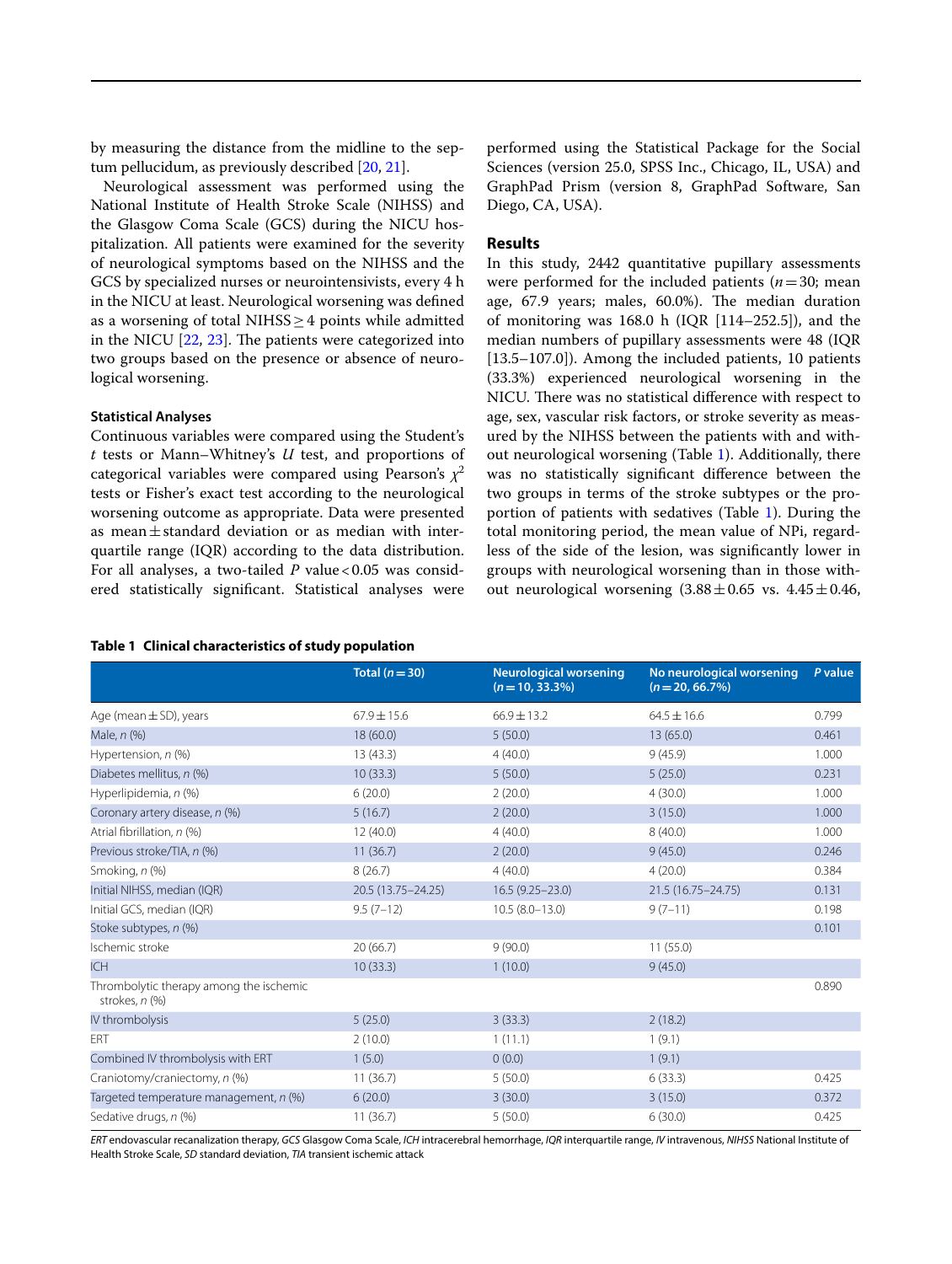*P*<0.001) (Table [2](#page-3-0)). Moreover, the lowest NPi value ipsilateral to the lesion was signifcantly lower in patients with neurological worsening compared to those without neurological worsening (2.9 [IQR 1.4–3.7] vs. 4.1. [IQR 3.2–4.2], *P*=0.009). Likewise, contralateral NPi values were lower in patients with neurological worsening compared to those without neurological worsening (3.5 [IQR 1.8–4.2] vs. 4.2 [IQR 3.5–4.5],  $P = 0.031$ ). However, the absolute NPi values were higher on the contralateral side compared to the ipsilateral side in the neurological worsening group. Regarding the percentage changes of NPi, the ipsilateral NPi decreased by 29.5% (median, IQR [20.0–66.1]) at the time of neurological deterioration as compared to the immediate previous measurements in patients with neurological worsening, which was higher compared to those in patients without neurological worsening (29.5% vs. 11.1%, *P*=0.006). Moreover, the contralateral NPi decreased by 18.7% (median, IQR [5.7–54.0]) in the neurological worsening group as compared to the 8.7% decrease observed in patients without neurological worsening and was not statistically signifcant (Table [2\)](#page-3-0). Furthermore, all patients with NPi values below 2.8 had neurological worsening regardless of the side of the lesion, whereas no patients in groups without neurological worsening had NPi values below 2.8 (Fig. [2](#page-3-1)). Moreover, there was a sudden drop in NPi values when neurological deterioration occurred (Supplementary Figure 1). The individual values of NPi at the time of neurological deterioration are summarized in Table [3.](#page-4-0) Among the patients with neurological worsening, 80% showed signifcant changes in the NPi values when neurological deterioration occurred (Table [3](#page-4-0)). Although an automated pupillometer showed that all but one had reactive pupils regardless of the side of the lesion before the neurological

<span id="page-3-0"></span>

|  |  | Table 2 The values of neurological pupil index according to neurological worsening |  |
|--|--|------------------------------------------------------------------------------------|--|
|  |  |                                                                                    |  |

|                                                                                   | <b>Neurological worsen-</b><br>ing $(n = 10, 33.3\%)$ | No neurological worsen- P value<br>ing $(n = 20, 66.7\%)$ |         |
|-----------------------------------------------------------------------------------|-------------------------------------------------------|-----------------------------------------------------------|---------|
| Total value of NPi during monitoring (mean $\pm$ SD)                              | $3.82 + 0.52$                                         | $4.38 + 0.50$                                             | < 0.001 |
| Lowest value of NPi during monitoring on the ipsilateral side, median (IQR)       | $2.9(1.4-3.7)$                                        | $4.1(3.2 - 4.2)$                                          | 0.009   |
| Lowest value of NPi during monitoring on the contralateral side, median (IQR)     | $3.5(1.8-4.2)$                                        | $4.2(3.5-4.5)$                                            | 0.031   |
| Percent change of NPi from previous value in the ipsilateral side, median (IQR)   | 29.5 (20.0-66.1)                                      | $11.1 (5.7 - 25.0)$                                       | 0.006   |
| Percent change of NPi from previous value in the contralateral side, median (IQR) | $18.7(5.7 - 54.0)$                                    | $8.7(2.3 - 12.5)$                                         | 0.050   |

*IQR* interquartile ranges; *NPi* neurological pupil index; *SD* standard deviation



<span id="page-3-1"></span>Fig. 2 Distributions of neurological pupil index (NPi) during monitoring periods after stroke onset according to neurological worsening. The scatterplots show individual NPi values during monitoring periods according to neurological worsening. The mean value of NPi, regardless of the side of the lesion, was 3.88 in the neurological worsening group and 4.45 in the group without neurological worsening. There was no patient with NPi values below 2.8 in group without neurological worsening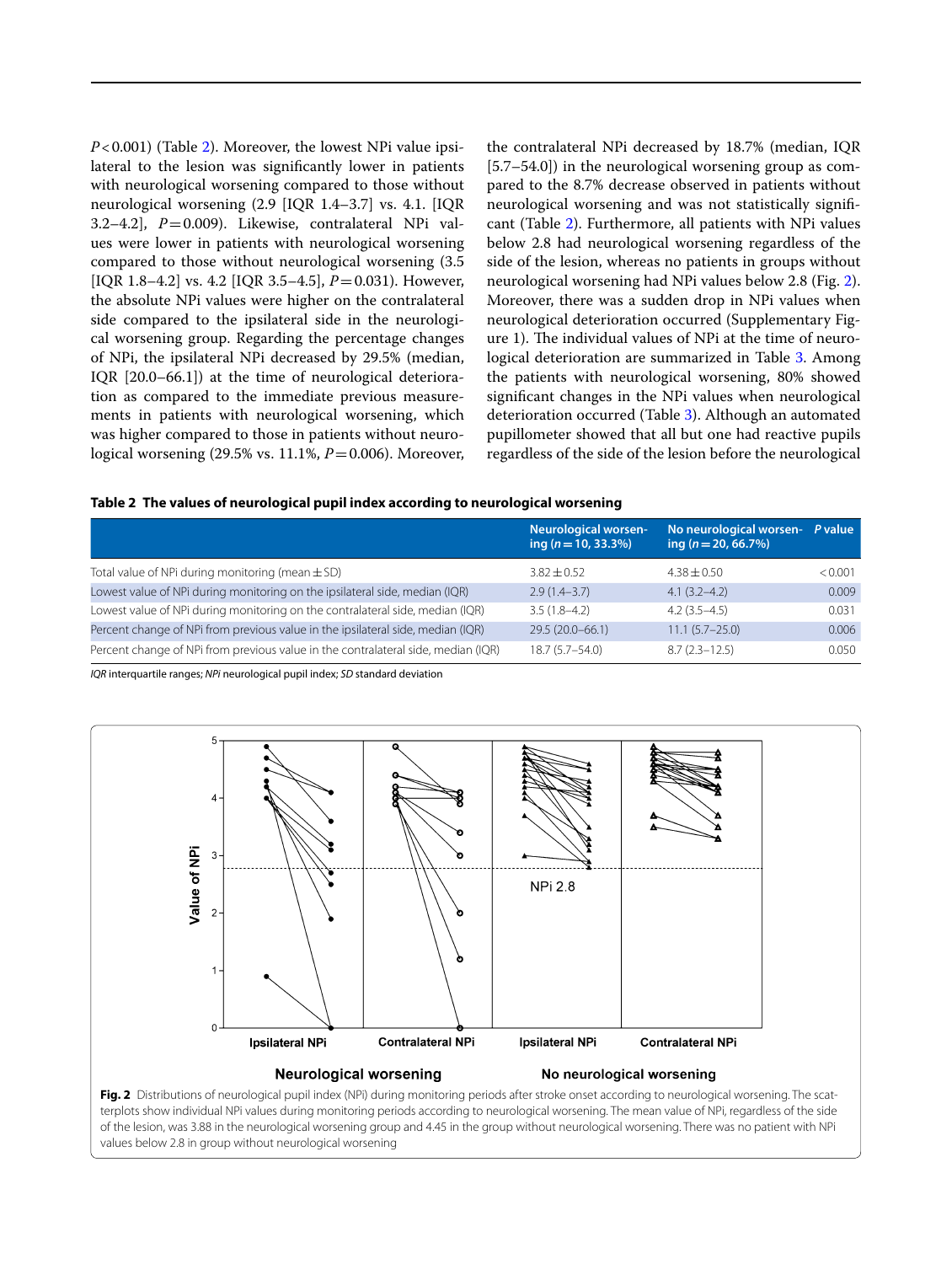| No.            | <b>Stroke types</b> | <b>Lesion side</b> | NPi before neurological wors-<br>ening (right/left) | NPi after neurological wors-<br>ening (right/left) | <b>Change</b><br>of midline<br>shift (mm) |
|----------------|---------------------|--------------------|-----------------------------------------------------|----------------------------------------------------|-------------------------------------------|
|                | Ischemic stroke     | Right              | 4.3/4.4                                             | 0.0/4.0                                            | $12.7 \rightarrow 17.5$                   |
| $\overline{2}$ | Ischemic stroke     | Right              | 4.2/4.0                                             | 1.9/1.2                                            | $10.7 \rightarrow 14.5$                   |
| 3              | Ischemic stroke     | Right              | 4.9/4.9                                             | 3.6/3.6                                            | $4.2 \rightarrow 8.2$                     |
| $\overline{4}$ | Ischemic stroke     | Left               | 4.5/4.7                                             | 4.4/4.1                                            | $2.1 \rightarrow 13.3$                    |
| 5              | Ischemic stroke     | Bilateral          | 4.1/4.2                                             | 3.4/3.2                                            | $3.4 \rightarrow 9.0$                     |
| 6              | Hemorrhagic stroke  | Left               | 3.9/4.0                                             | 2.0/2.7                                            | $0 \rightarrow 1.9$                       |
|                | Ischemic stroke     | Right              | 4.0/4.1                                             | 2.5/3.0                                            | $0 \rightarrow 9.0$                       |
| 8              | Ischemic stroke     | Right              | 4.5/4.2                                             | 4.1/4.1                                            | $4.5 \rightarrow 11.7$                    |
| 9              | Ischemic stroke     | Bilateral          | 4.0/4.0                                             | 3.1/4.0                                            | $16.2 \rightarrow 17.6$                   |
| 10             | Ischemic stroke     | Right              | 0.9/4.1                                             | 0/0                                                | $5.4 \rightarrow 6.5$                     |

<span id="page-4-0"></span>**Table 3 Changes of neurological pupil index values and midline shift among the patients with neurological worsening**

\*Midline shift was assessed by measuring the distance from the midline to the septum pellucidum using brain CT *NPi* neurological pupil index

deterioration, a conventional pupil examination using a penlight showed that seven patients were regarded as having reactive pupils on the ipsilateral to the lesions (Supplementary Table 1 and Figure 2). At the time of neurological deterioration, conventional light refex could not accurately identify the changes in pupillary reactivity. Although an automated pupillometer identifed one additional patient with an ipsilateral blown pupil, the patient was regarded as having a sluggish pupil on a penlight examination. Moreover, conventional examinations described that seven patients had still reactive pupils and two had sluggish responses. However, an automated pupillometer showed that only fve patients had reactive pupils (Supplementary Table 1).

In patients without neurological worsening  $(n=20)$ , three patients (15%) experienced with a sudden drop in the NPi values (ipsilateral side: mean  $\pm$  SD, 28.4  $\pm$  0.8%; contralateral side: mean $\pm$ SD, 16.3 $\pm$ 3.4%) without aggravation of neurological examinations and recovered to the baseline on the next evaluation. Moreover, the NPi values were not infuenced by the uses of sedatives and TTM (Supplementary Table 2 and Supplementary Table 3). It took about 10 min (median, IQR [5–14.25]) from a sudden drop in NPi to the detection of neurological deterioration in the neurological worsening group (the representative case in Supplementary Figure 2). Moreover, the time diference from neurological worsening to performing imaging studies (brain CT/magnetic resonance imaging) was 1.85 h (median, IQR [0.88–2.9]).

## **Discussion**

This study showed that a sudden drop in NPi value below 2.8 was always associated with neurological worsening, regardless of the side of the lesion. Moreover, a percentage decrease in NPi by 30% as compared to the immediate previous assessment was associated with neurological worsening in patients sufering large hemispheric strokes.

The prognosis of large hemispheric stroke is usually dismal. Regardless of whether it is intracerebral hemorrhage or large ischemic stroke, the chances of favorable outcome at 6 months or 1 year are about 24%, even with the best medical therapy  $[1, 24]$  $[1, 24]$  $[1, 24]$  $[1, 24]$ . Early management of brain swelling with decompressive surgery or osmotherapy is the main goal of the treatment protocol [\[1,](#page-6-0) [2](#page-6-1), [4](#page-6-2), [25](#page-6-17)[–28](#page-6-18)]. PLR is the most important clinical neurological examination refecting brain swelling and herniation in the NICU [[5,](#page-6-3) [8](#page-6-6), [29](#page-6-19)[–33](#page-6-20)]. However, its poor inter-rater reliability stresses the need for a more objective and quantitative assessment tool  $[9, 33]$  $[9, 33]$  $[9, 33]$  $[9, 33]$  $[9, 33]$ . The automated pupillometer allows continuous assessment of various aspects of PLR [\[9](#page-6-21), [11,](#page-6-22) [17](#page-6-10), [30,](#page-6-23) [34](#page-6-24), [35\]](#page-6-25). Among the variables of quantitative pupillary assessment, the NPi values are the least afected by sedatives. In addition, this study showed that the NPi values were not signifcantly infuenced by the sedative drugs in consistent with previous studies [\[11–](#page-6-22)[13,](#page-6-8) [18](#page-6-26)]. Several studies demonstrated a signifcant correlation between the NPi values and radiological midline shift or ICP values in patients with acute brain injuries [[7–](#page-6-4)[10](#page-6-7), [13](#page-6-8), [14](#page-6-27), [16](#page-6-9), [36](#page-6-28)]. However, they did not show a temporal association between the NPi change and clinical deterioration. Our study showed that there was a sudden drop in NPi values when neurological deterioration occurred (Supplementary Figure 1). Consistent with previous studies, patients with neurological worsening had lower NPi values compared to those without neurological worsening. Moreover, our results demonstrated that a sudden drop in the NPi value (by about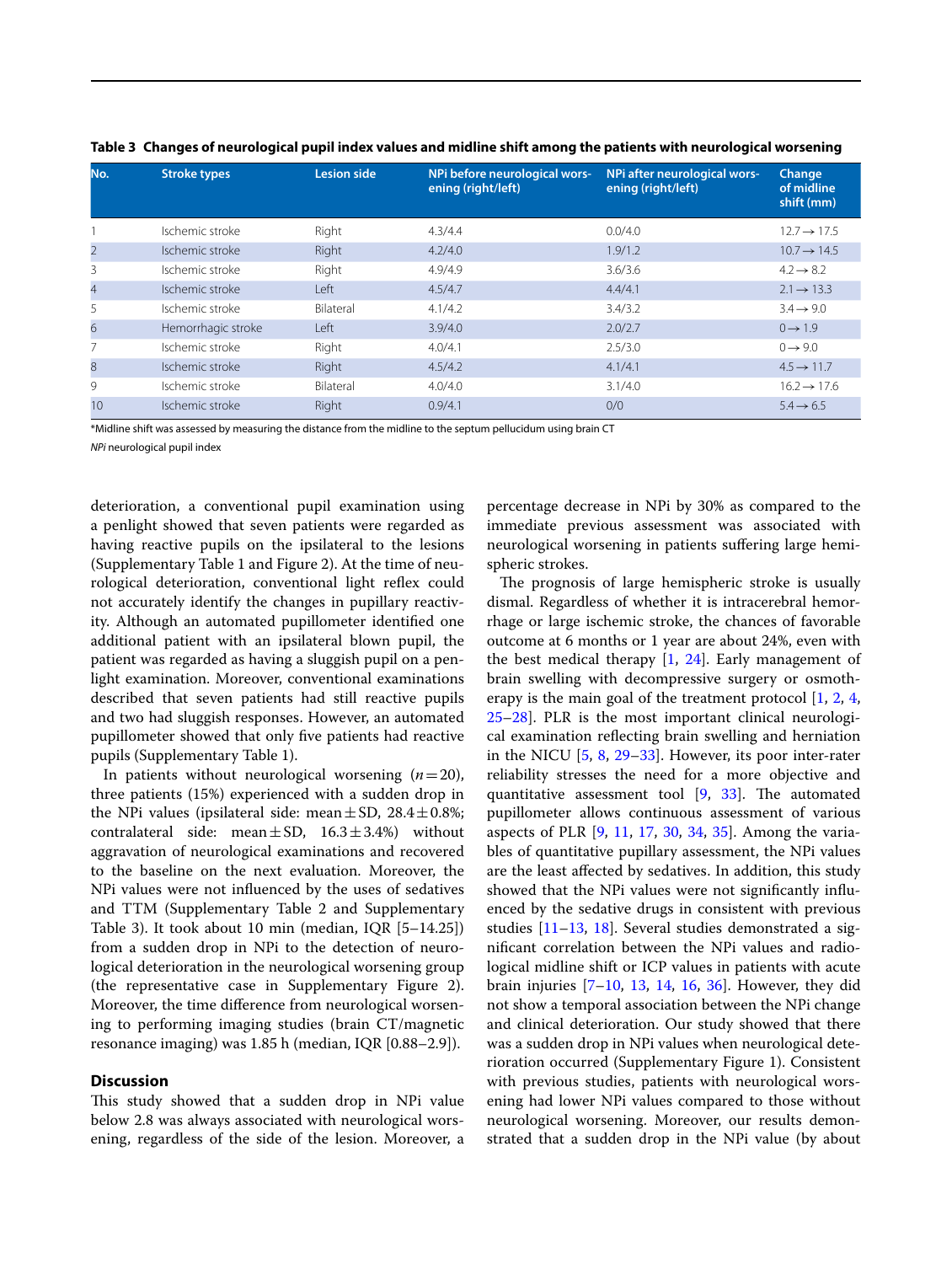30% as compared to the immediate previous NPi value) was an important clue indicating neurological worsening in patients with hemispheric stroke. Fluctuations of the NPi value are frequently observed in serial monitoring, partly due to the circadian rhythm [[37\]](#page-6-29). Even with biological fuctuations, any abrupt decrease in NPi of more than 30% was mostly always associated with neurological deterioration. Moreover, 15% of patients showed a sudden drop in the NPi values during the monitoring period in patients without neurological worsening. However, those values recovered within a short time (2–4 h) without any changes in neurological examinations.

In this study, 80% of the patients of the neurological worsening group had a signifcant decrease in the NPi value, accompanied by an aggravation of the midline shift with transtentorial herniation on brain CT. Two patients with neurological deterioration were not accompanied by a change in the NPi values because they developed new lesions mainly in the frontal lobes which did not have a direct effect on pupillary reactivity  $[13–16]$  $[13–16]$  $[13–16]$ . The sudden drop in NPi preceded neurological worsening, which triggered the brain imaging. Therefore, a quantitative pupillometer could be used in selecting patients who require brain imaging. Given that transportation of the patients out of the ICU is sometimes challenging and often leads to adverse events, a careful selection of the patients who need brain imaging using a pupillometer will have a high clinical impact  $[38-40]$  $[38-40]$  $[38-40]$ . Therefore, close monitoring of their neurological status, including pupillary response using pupillometer, could be useful for the evaluation of neurological worsening and the need for intervention in patients sufering large hemispheric strokes [\[9](#page-6-21), [29\]](#page-6-19).

Among the several defnitions on the neurological deterioration using NIHSS, we defned it as an aggravation of NIHSS $\geq$ 4 points due to high specificity with low chance of false sensitivity. If we change the defnition as a deterioration of NIHSS  $\geq$  2, 43.3% of the patients (13 out of 30) were categorized as having the neurological deterioration, and 23.1% (3 out of 13) of patients recovered within hours without permanent neurological damage. Therefore, we defined the neurological deterioration as a worsening of NIHSS $\geq$ 4 in the patients with severe stroke in consistent with previous studies [\[22](#page-6-14), [23\]](#page-6-15).

This study had several limitations. First, this was a single-center study conducted on a small number of patients. Second, we could not adjust the efect of osmotic therapy on the NPi or the midline shift on brain imaging in patients with neurological deterioration. Most osmotic therapies were administered when NIHSS deteriorated≥4 points with a concomitant drop in the NPi values. Then, the patients were sent for brain imaging. Therefore, NPi values were measured before the administration of osmotic therapy. Although there is a possibility

that the use of osmotic therapy may have reduced the midline shift, the correlation between NPi values and neurological deterioration did not change. Third, several patients were treated with sedatives and this might have afected the pupillary reactivity. However, we chose the NPi values for a comparison, because the NPi values are the least modifed by sedatives compared to other parameters including constriction, dilatation velocity, or pupil size.  $[11-13]$  $[11-13]$ . Moreover, the two groups did not differ in terms of the uses of sedatives, and the efect of sedative drugs on the changes of NPi according to neurological worsening was not signifcant in this study.

## **Conclusion**

In conclusion, our study suggests that a signifcant and sudden drop of NPi can be an indicator of neurological worsening due to brain edema in patients sufering large hemispheric strokes. Furthermore, serial quantitative PLR could be a helpful tool for monitoring using the automated pupillometer in patients at risk of cerebral edema. Further researches should be conducted to confrm the true relationship between changes in NPi values and the outcomes in neurocritically ill patients.

#### **Electronic supplementary material**

The online version of this article ([https://doi.org/10.1007/s12028-020-00936-0\)](https://doi.org/10.1007/s12028-020-00936-0) contains supplementary material, which is available to authorized users.

#### **Author details**

<sup>1</sup> Department of Neurology, Seoul National University Hospital, 101 Daehak-ro, Jongno-gu, Seoul 03080, Republic of Korea. <sup>2</sup> Department of Critical Care Medicine, Seoul National University Hospital, 101 Daehak‑ro, Jongno‑gu, Seoul 03080, Republic of Korea. 3 Department of Neurology, Inha University Hospital, Incheon, Republic of Korea. 4 Department of Neurosurgery, Seoul National University Hospital, Seoul, Republic of Korea.

#### **Authors' Contributions**

S-BK contributed to the study concept and design. JEK, H-SK, and WSC contributed to the study concept. TJK, S-HP, H-BJ, and EJH contributed to data collection. TJK, S-HP, and S-BK analyzed the result and drafted the manuscript. All authors read and approved the manuscript.

#### **Source of Support**

This study was supported by the Youhan Pharmacy (No. 0620160820). The funding organizations had no role in the study or in the preparation of this report.

#### **Availability of Data and Materials**

#### **Data supporting the findings of this study are available from the corresponding author (Pf. Sang-Bae Ko) on reasonable request.**

#### **Conflict of interest**

The authors declare that they have no confict of interest.

#### **Ethical Approval/Informed Consent**

This study was approved by the Institutional Review Board (IRB) of the Seoul National University Hospital (IRB no. H-1009-062-332), and we obtained the informed consent from the included patients. The need for informed consent was waived by the IRB.